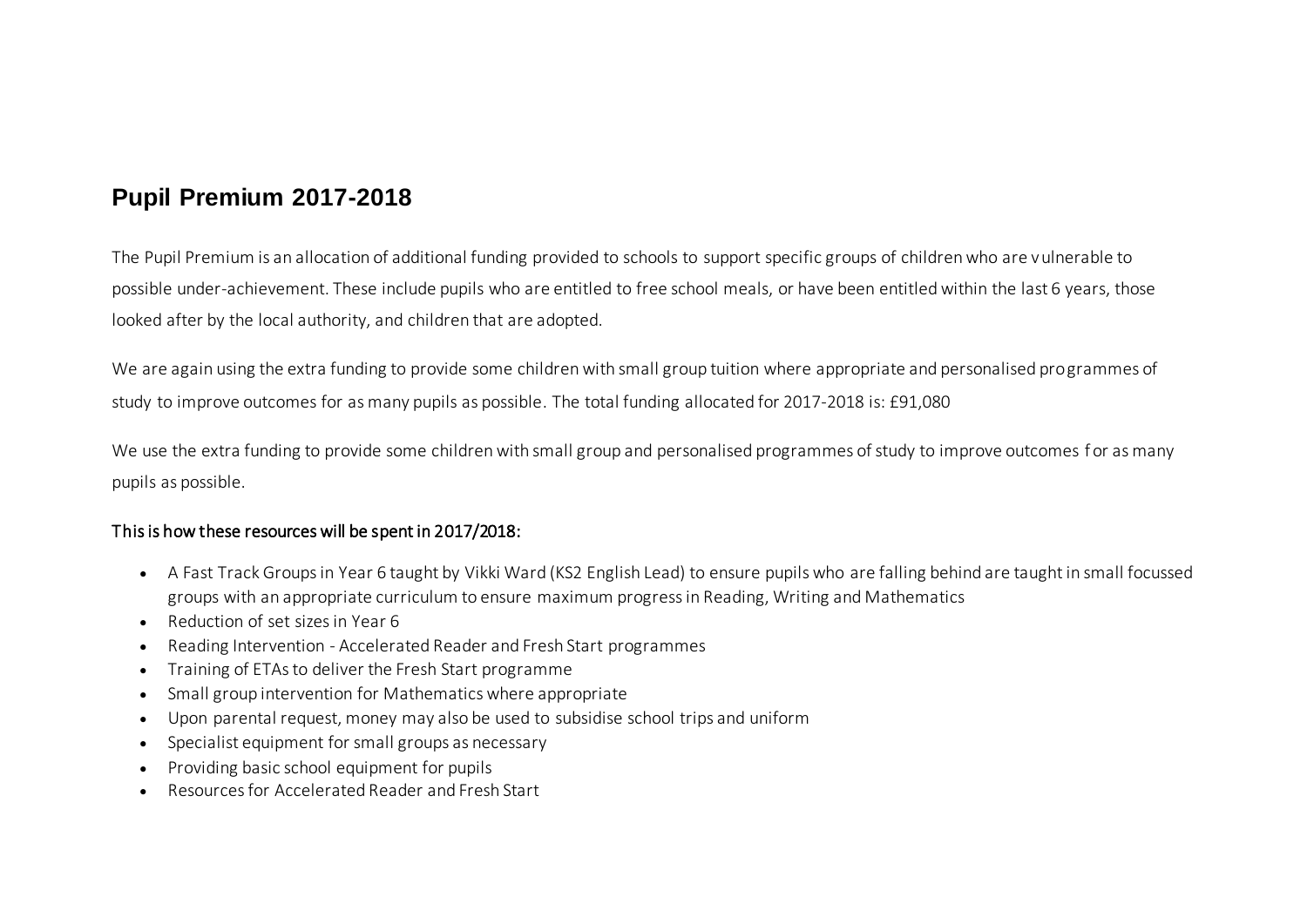- Enrichment of the curriculum funding e.g. meeting authors, electronic club etc
- Use of Attendance Lead, HLTA and APSO to ensure we maximise attendance and commitment to learning, 2 hours additional APSO time per week and HLTA mentoring in order to focus on the attendance of disadvantaged pupils
- Funding for staffing to reduce class sizes in Year 6 in order to rapidly address gaps
- HLTA salary to provide intervention for disadvantaged pupils with EBD barriers.
- HLTA salary to provide well being intervention for disadvantaged pupils.
- HLTA salary to provide Handwriting and spelling intervention
- Develop a programme of mentoring sessions that focus on developing a Growth Mindset
- Whole staff CPD to ensure lessons provide pace, challenge and questioning that ensures depth of understanding and learning
- Introduce Mint Class to ensure all staff know pupils barriers to learning
- Use SIMS provision mapping to ensure that intervention for all pupils is appropriate and is accelerating progress
- New system of target setting will ensure that there is no regression for pupils across KS3

The main barriers to learning for disadvantaged pupils are

- Gaps in Literacy and Numeracy
- Lower attendance that can affect academic progress
- Social and emotional needs including attitude to learning

| Strategy             | Allocation of Funding | Action                  | Rationale               | Measuring Impact       | Impact RAG       |
|----------------------|-----------------------|-------------------------|-------------------------|------------------------|------------------|
| One Fast Track group | One additional        | Identify pupils in need | This will help those    | Progress of pupils     | Maths progress   |
| to be selected in Y6 | teacher:              | of social and emotional | falling behind to catch | monitored half termly. | GL to GL 9.67    |
| with increased       | £37350.24             | support.                | up quickly              | Monitor against non-   | average points   |
| adult/pupil ratios   |                       | Identify pupils who     |                         | disadvantaged pupils   | progress and     |
| (1:8)                | One additional ETA:   | have gaps in Literacy   |                         | $nationally-gaps$      | made higher      |
|                      | £15417.72             | and Numeracy.           |                         | closing.               | than expected    |
|                      |                       |                         |                         |                        | progress         |
|                      |                       |                         |                         |                        | English progress |
|                      |                       |                         |                         |                        | GL to GL average |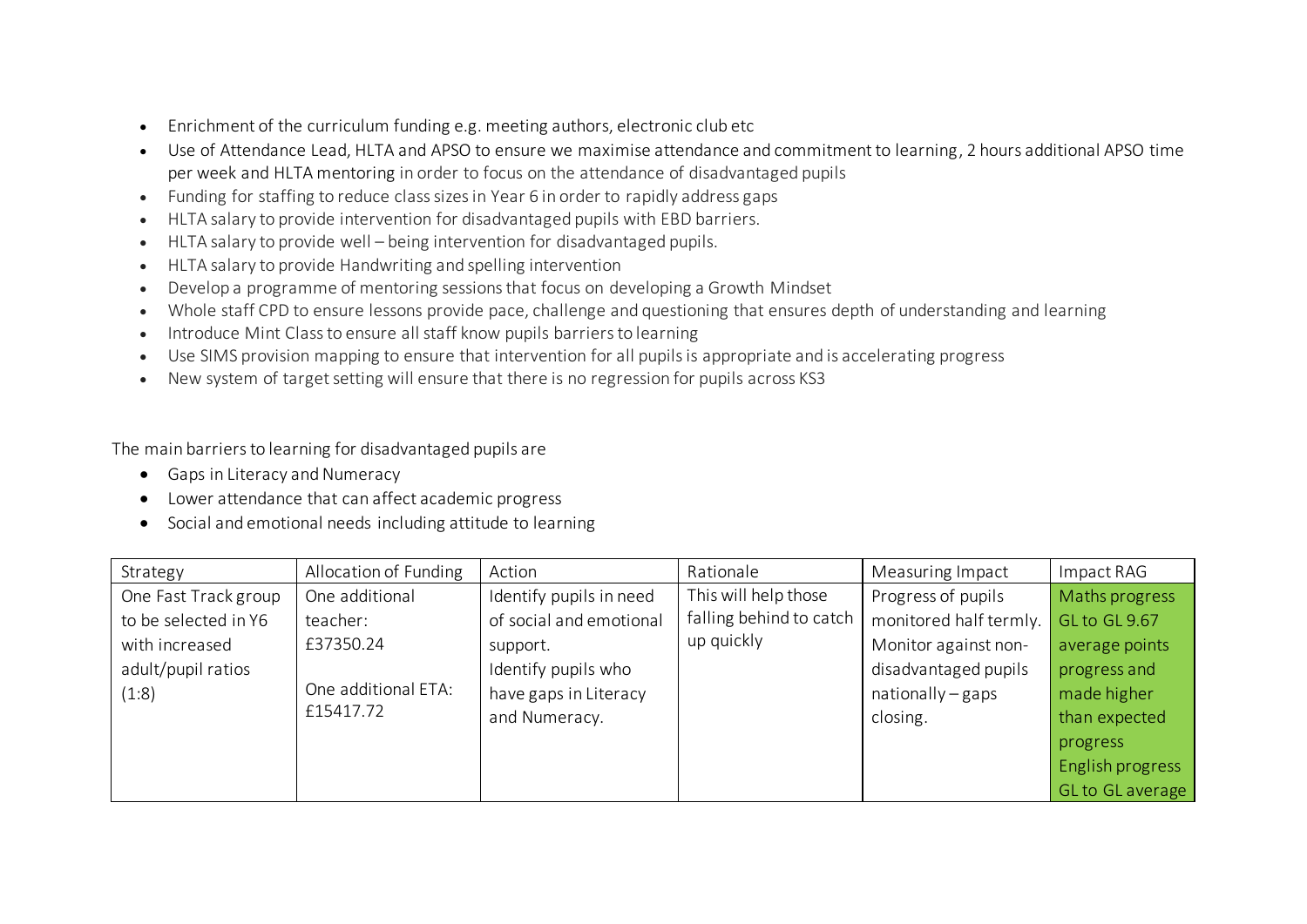|                           |                  |                          |                         |                      | 4.53 points     |
|---------------------------|------------------|--------------------------|-------------------------|----------------------|-----------------|
|                           |                  |                          |                         |                      | progress. All   |
|                           |                  |                          |                         |                      | pupils made     |
|                           |                  |                          |                         |                      | expected        |
|                           |                  |                          |                         |                      | progress        |
| Continue Fresh Start      | Contribution of: | Identify pupils with low | Pupils who can read     | Reading and reading  | Y6 spelling     |
| Reading Intervention      | £6000            | reading and reading      | successfully will have  | with comprehension   | progress 1y 02m |
| Programme                 |                  | comprehension ages       | greater access to the   | ages to increase.    | Reading         |
|                           |                  | staff; allocate teaching | entire curriculum       |                      | progress 1y 04m |
|                           |                  | resources and time       |                         |                      | Y7 spelling     |
|                           |                  |                          |                         |                      | progress 1y 05m |
|                           |                  |                          |                         |                      | Reading         |
|                           |                  |                          |                         |                      | progress 1y 03m |
|                           |                  |                          |                         |                      | Y8 spelling     |
|                           |                  |                          |                         |                      | progress 1y 09m |
|                           |                  |                          |                         |                      | Reading         |
|                           |                  |                          |                         |                      | progress 1y 04m |
| Continue the              |                  | Identify pupils with low | Pupils who can read     | Reading and reading  | Year 6 reading  |
| <b>Accelerated Reader</b> |                  | reading and reading      | successfully will have  | with comprehension   | progress 1y 04m |
| programme and             |                  | comprehension ages       | greater access to the   | ages to increase.    | Year 7 reading  |
| ensure reading            |                  | and ascertain their zone | entire curriculum       |                      | progress 1y 03m |
| materials inspire         |                  | of proximal              |                         |                      | Year 8 reading  |
| reading                   |                  | development. Assign a    |                         |                      | progress 1y04m  |
|                           |                  | reading mentor to        |                         |                      |                 |
|                           |                  | pupils.                  |                         |                      |                 |
| Monitor and give          |                  | Identify pupils who do   | This will help those    | Reduction in the     | The homework    |
| opportunities to          | £2673.74         | not do or complete       | falling behind to catch | number of            | detention       |
| complete homework         |                  | homework and put         | up quickly.             | disadvantaged pupils | session became  |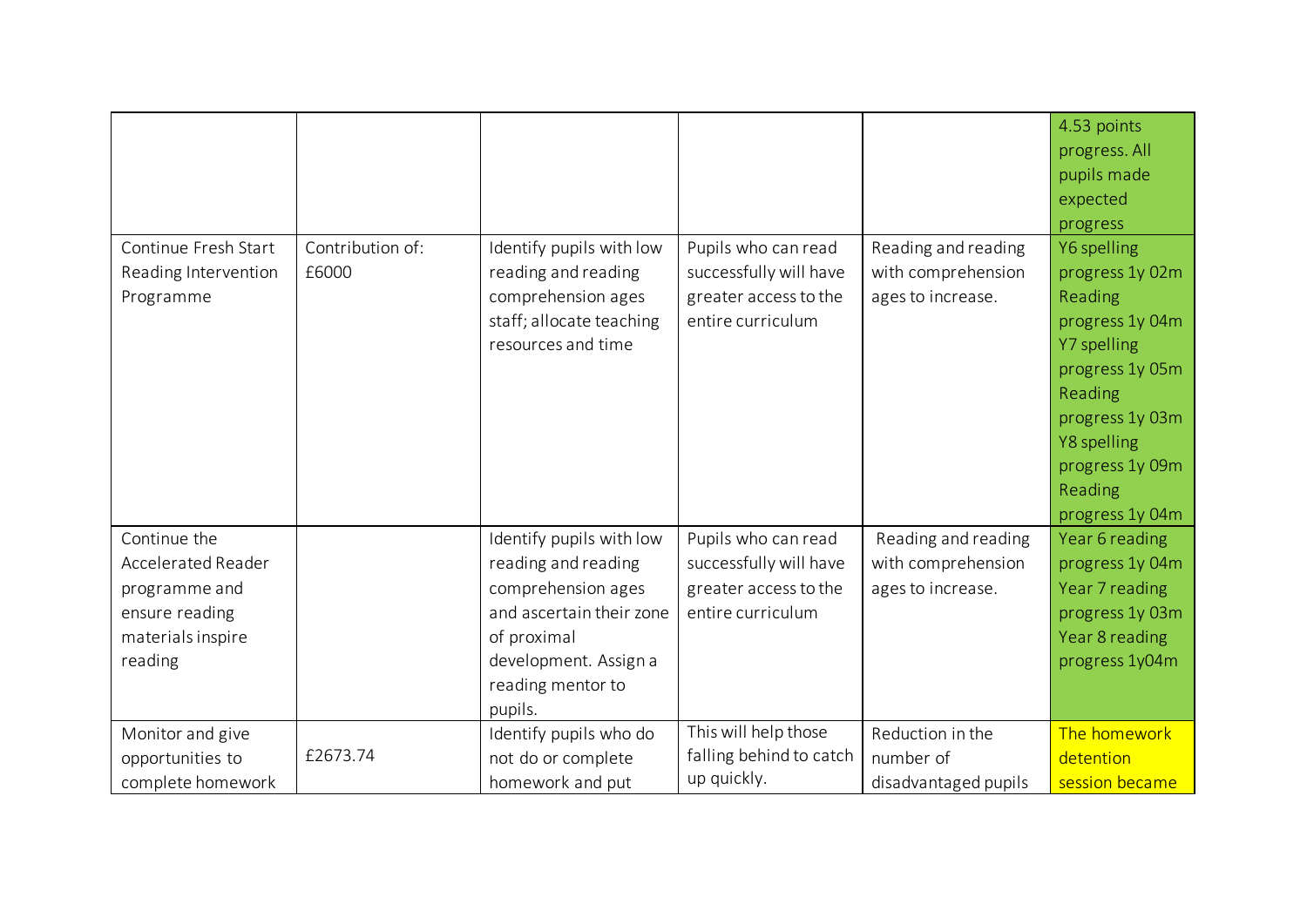|                       |               | support in place.         |                         | no completing            | an open            |
|-----------------------|---------------|---------------------------|-------------------------|--------------------------|--------------------|
|                       |               | Employ a homework         |                         | homework tasks.          | homework           |
|                       |               | worker with a specific    |                         |                          | session where a    |
|                       |               | focus on PP pupils who    |                         |                          | member of the      |
|                       |               | struggle with             |                         |                          | SLT was available  |
|                       |               | homework                  |                         |                          | to help pupils.    |
|                       |               |                           |                         |                          | Many               |
|                       |               |                           |                         |                          | disadvantaged      |
|                       |               |                           |                         |                          | pupils took this   |
|                       |               |                           |                         |                          | opportunity to     |
|                       |               |                           |                         |                          | complete           |
|                       |               |                           |                         |                          | homework           |
|                       |               |                           |                         |                          | within the         |
|                       |               |                           |                         |                          | school day         |
| To develop a positive | School budget | Mentor pupils to          | To encourage high       | Pupils will take part in | Pupils have a      |
| attitude to learning  |               | develop good              | aspirations, resilience | a wide range of extra-   | positive attitude  |
| including a Growth    |               | organisational skills and | and a determination     | curricular activities.   | towards their      |
| Mindset Programme     |               | to develop a Growth       | to succeed in           | Pupils will take greater | work. They have    |
| to promote            |               | Mindset                   | disadvantaged pupils    | responsibility for their | taken part in      |
| independent and       |               |                           |                         | own learning by target   | many extra-        |
| resilience            |               |                           |                         | setting at mentor        | curricular         |
|                       |               |                           |                         | meetings                 | activities. Y8     |
|                       |               |                           |                         |                          | pupils all         |
|                       |               |                           |                         |                          | involved in        |
|                       |               |                           |                         |                          | aspirational trips |
|                       |               |                           |                         |                          | e.g. College and   |
|                       |               |                           |                         |                          | University trips.  |
|                       |               |                           |                         |                          | 48% of PP pupils   |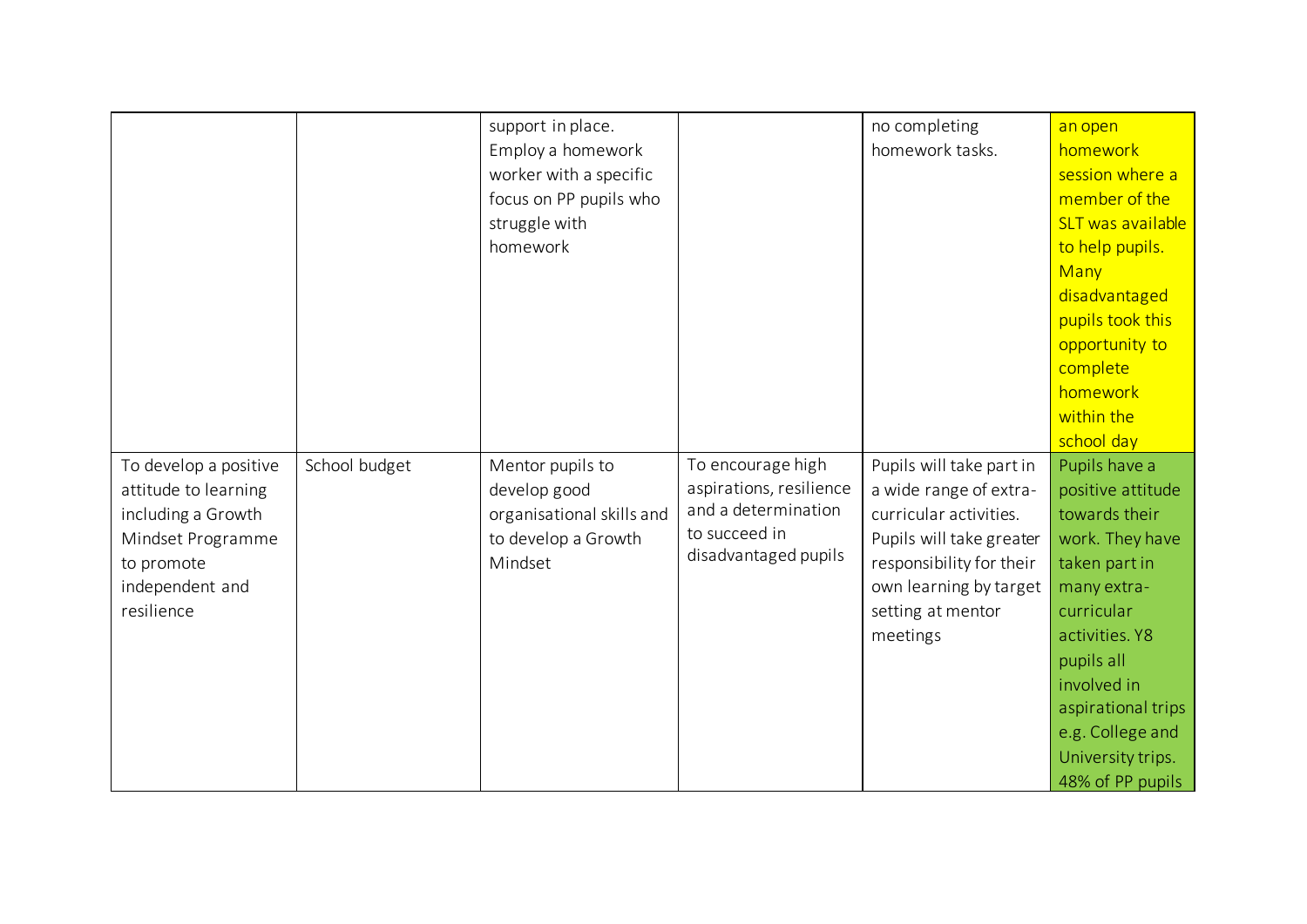|                       |                      |                          |                        |                       | visited at least  |
|-----------------------|----------------------|--------------------------|------------------------|-----------------------|-------------------|
|                       |                      |                          |                        |                       | one university    |
|                       |                      |                          |                        |                       | and 52% visited   |
|                       |                      |                          |                        |                       | a College.        |
| Introduce rigorous    | School budget        | To maintain a system of  | Quality first teaching | Gap against non-      | Teaching is       |
| monitoring systems of |                      | monitoring and           | will ensure pupils     | disadvantaged         | monitored         |
| teaching and learning |                      | evaluation that involves | make strong progress.  | nationally is closing | termly. Mean      |
| with a focus on       |                      | Middle Leaders and       |                        |                       | scores from GL    |
| Disadvantaged pupils  |                      | ensures quality          |                        |                       | testing improve   |
|                       |                      | teaching and learning    |                        |                       | by 11.8 points in |
|                       |                      | across all subjects.     |                        |                       | English and 11.5  |
|                       |                      |                          |                        |                       | points in Maths   |
|                       |                      |                          |                        |                       | over the 3 years  |
|                       |                      |                          |                        |                       | at SMS. Exit data |
|                       |                      |                          |                        |                       | for               |
|                       |                      |                          |                        |                       | disadvantaged     |
|                       |                      |                          |                        |                       | pupils in year 8  |
|                       |                      |                          |                        |                       | shows they leave  |
|                       |                      |                          |                        |                       | broadly in line   |
|                       |                      |                          |                        |                       | with national     |
|                       |                      |                          |                        |                       | expectations in   |
|                       |                      |                          |                        |                       | <b>Maths and</b>  |
|                       |                      |                          |                        |                       | English.          |
| To increase the       | Increased APSO time: | Monitor attendance       | With an improvement    | Attendance for        | 60% of all pupils |
| attendance of all     | £2000                | Appoint a HLTA to        | in attendance their    | disadvantaged pupils  | that received     |
| disadvantaged pupils  |                      | mentor pupils with       | will also be an        | is above 95%.         | mentoring         |
|                       | Leadership capacity: | attendance below 95%     | improvement in         |                       | improved their    |
|                       | £1000                |                          | attitude to learning   |                       | attendance.       |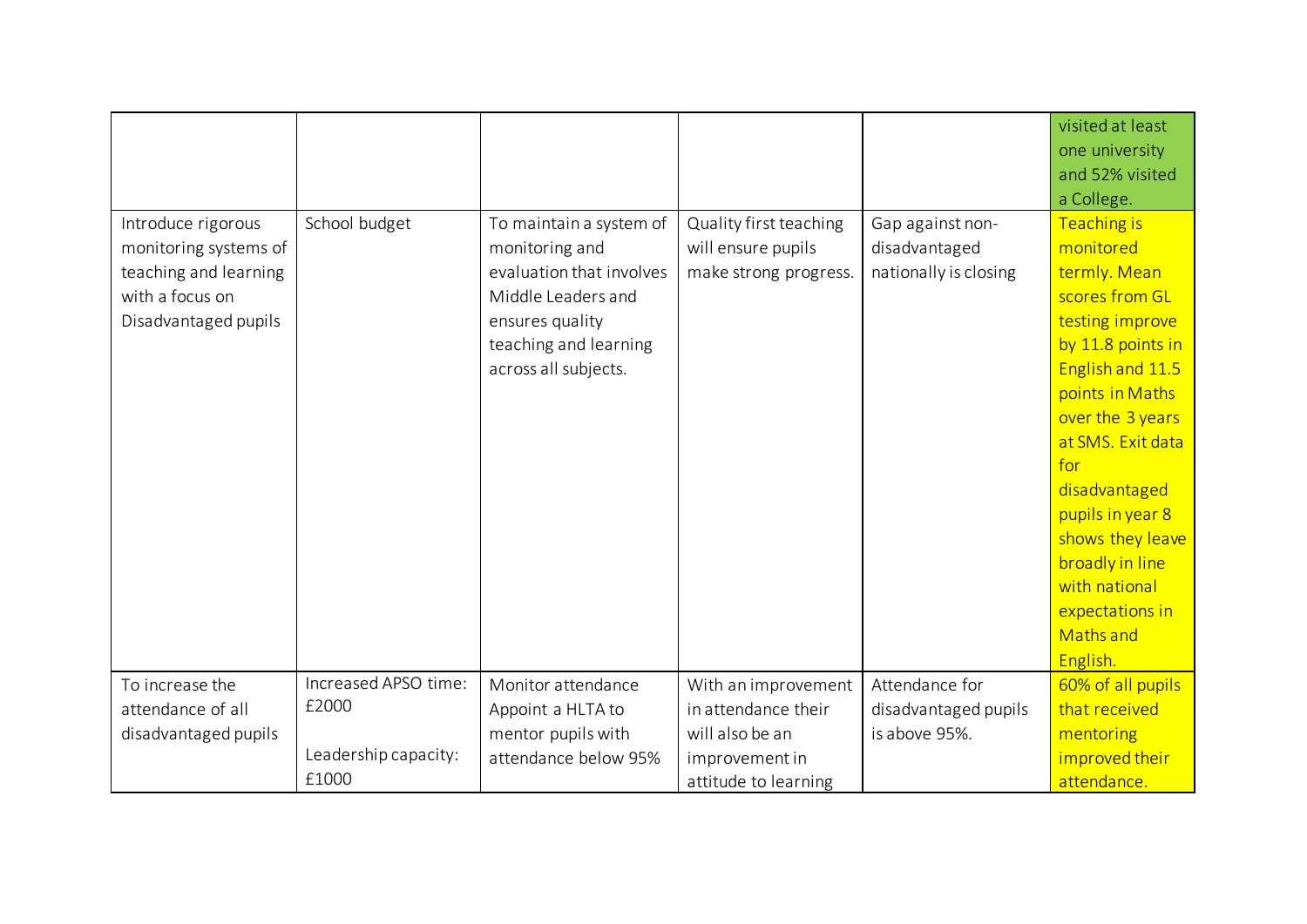|                      |                    | Attendance to work     | and therefore          |                        | Term 194.1%          |
|----------------------|--------------------|------------------------|------------------------|------------------------|----------------------|
|                      |                    | with APSO to ensure    | progress.              |                        | Term 2 95.3%         |
|                      |                    | that attendance        |                        |                        | Term 3 93.7%         |
|                      |                    | increases additional 2 |                        |                        | PA 13.1% (16         |
|                      |                    | hours per week.        |                        |                        | pupils)              |
| To monitor the       | Leadership and     | CPD provided so pupils | Quality first teaching | Progress of pupils     | <b>Maths Mentors</b> |
| progress of          | administration     | falling behind are     | will ensure pupils     | monitored half termly. | - pupils             |
| disadvantaged pupils | capacity released: | swiftly identified and | make strong progress.  | Monitor against non-   | improved times       |
| every half term and  | £6730 (Leadership) | relevant interventions | Where pupils need      | disadvantaged pupils   | tables by an         |
| provide intervention | £2291 (admin)      | put in place.          | extra support relevant | nationally - gaps      | average of 51        |
| for those falling    |                    |                        | intervention will be   | closing.               | correct answers      |
| behind.              |                    |                        | introduced.            |                        | <b>GL Progress</b>   |
|                      |                    |                        |                        |                        | average points       |
|                      |                    |                        |                        |                        | progress Y66.4       |
|                      |                    |                        |                        |                        | and Y8 11.29. Y8     |
|                      |                    |                        |                        |                        | Maths GL             |
|                      |                    |                        |                        |                        | average100.75        |
|                      |                    |                        |                        |                        | Y6 spelling          |
|                      |                    |                        |                        |                        | progress 1y 02m      |
|                      |                    |                        |                        |                        | Reading              |
|                      |                    |                        |                        |                        | progress 1y 04m      |
|                      |                    |                        |                        |                        | Y7 spelling          |
|                      |                    |                        |                        |                        | progress 1y 05m      |
|                      |                    |                        |                        |                        | Reading              |
|                      |                    |                        |                        |                        | progress 1y 03m      |
|                      |                    |                        |                        |                        | Y8 spelling          |
|                      |                    |                        |                        |                        | progress 1y 09m      |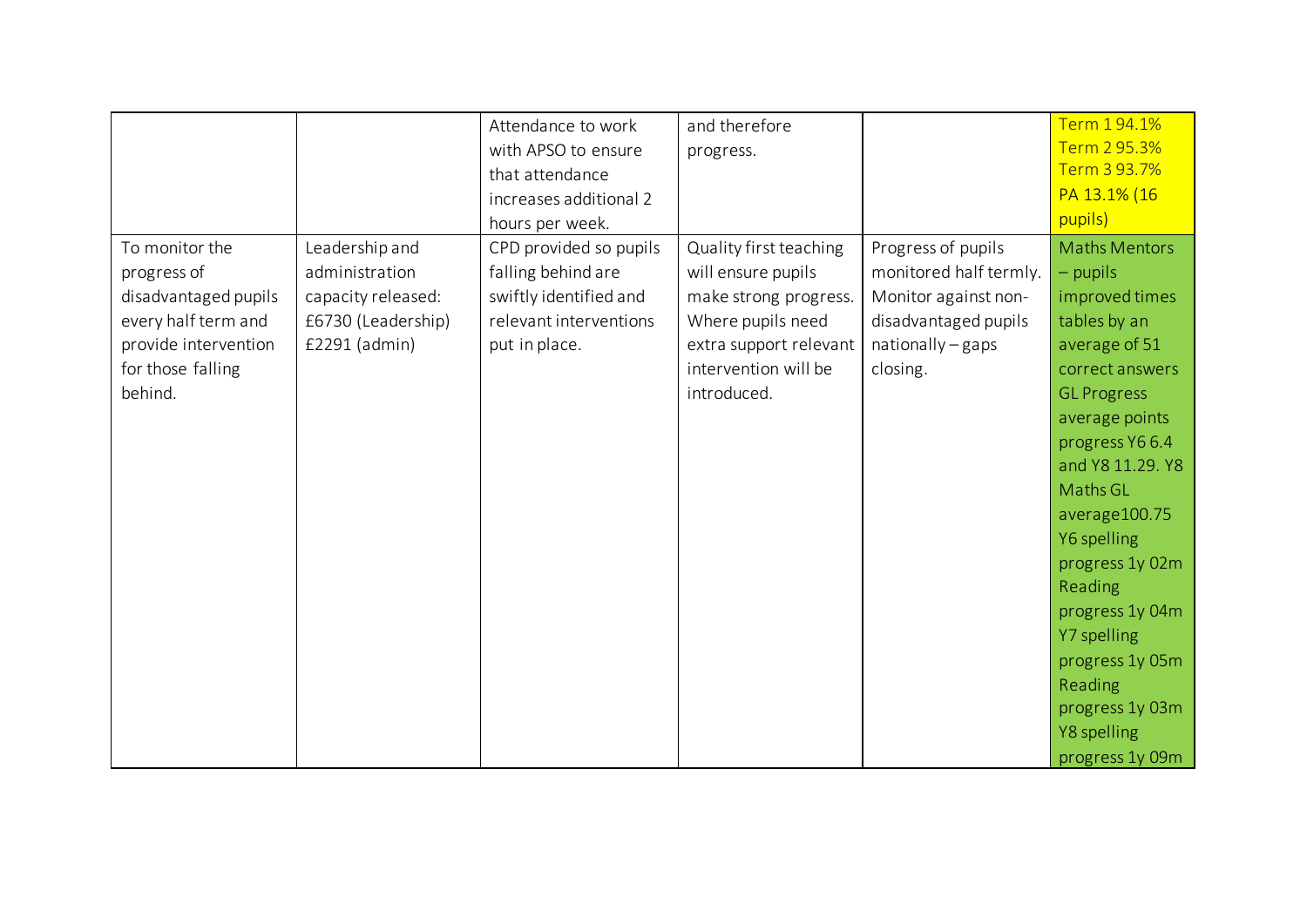|                         |        |                        |                       |                       | Reading           |
|-------------------------|--------|------------------------|-----------------------|-----------------------|-------------------|
|                         |        |                        |                       |                       | progress 1y 04m   |
|                         |        | HLTAs to provide       | With an improvement   | Reduction in the      | DA pupils         |
| To improve the          | £11000 | intervention and       | in behaviour,         | number of             | volunteered to    |
| behaviour and           |        | mentoring for pupils   | emotional and social  | behavioural incidents | take up           |
| attitude to learning of |        | with EBD barriers.     | difficulties and      | for disadvantaged     | leadership        |
| disadvantaged pupils    |        |                        | mentoring for this    | pupils.               | responsibilities  |
|                         |        | Extra time bought from | there will also be an | Greater progress      | within the        |
|                         |        | LA for APSO            | improvement in        | across the curriculum | school e.g.       |
|                         |        |                        | attitude to learning  | for disadvantaged     | Sports Leaders,   |
|                         |        |                        | and therefore         | pupils.               | Prefects.         |
|                         |        |                        | progress.             |                       | HoY used an       |
|                         |        |                        |                       |                       | appraisal target  |
|                         |        |                        |                       |                       | to target DA      |
|                         |        |                        |                       |                       | pupil's           |
|                         |        |                        |                       |                       | behaviour         |
|                         |        |                        |                       |                       | improvement,      |
|                         |        |                        |                       |                       | behaviour points  |
|                         |        |                        |                       |                       | had reduced       |
|                         |        |                        |                       |                       | significantly for |
|                         |        |                        |                       |                       | these pupils.     |
|                         |        |                        |                       |                       | In Y7 and Y8      |
|                         |        |                        |                       |                       | penalties (3 and  |
|                         |        |                        |                       |                       | 4) reduced from   |
|                         |        |                        |                       |                       | Y76 to 1 and Y8   |
|                         |        |                        |                       |                       | reduced from 8    |
|                         |        |                        |                       |                       | $\overline{105}$  |
|                         |        |                        |                       |                       |                   |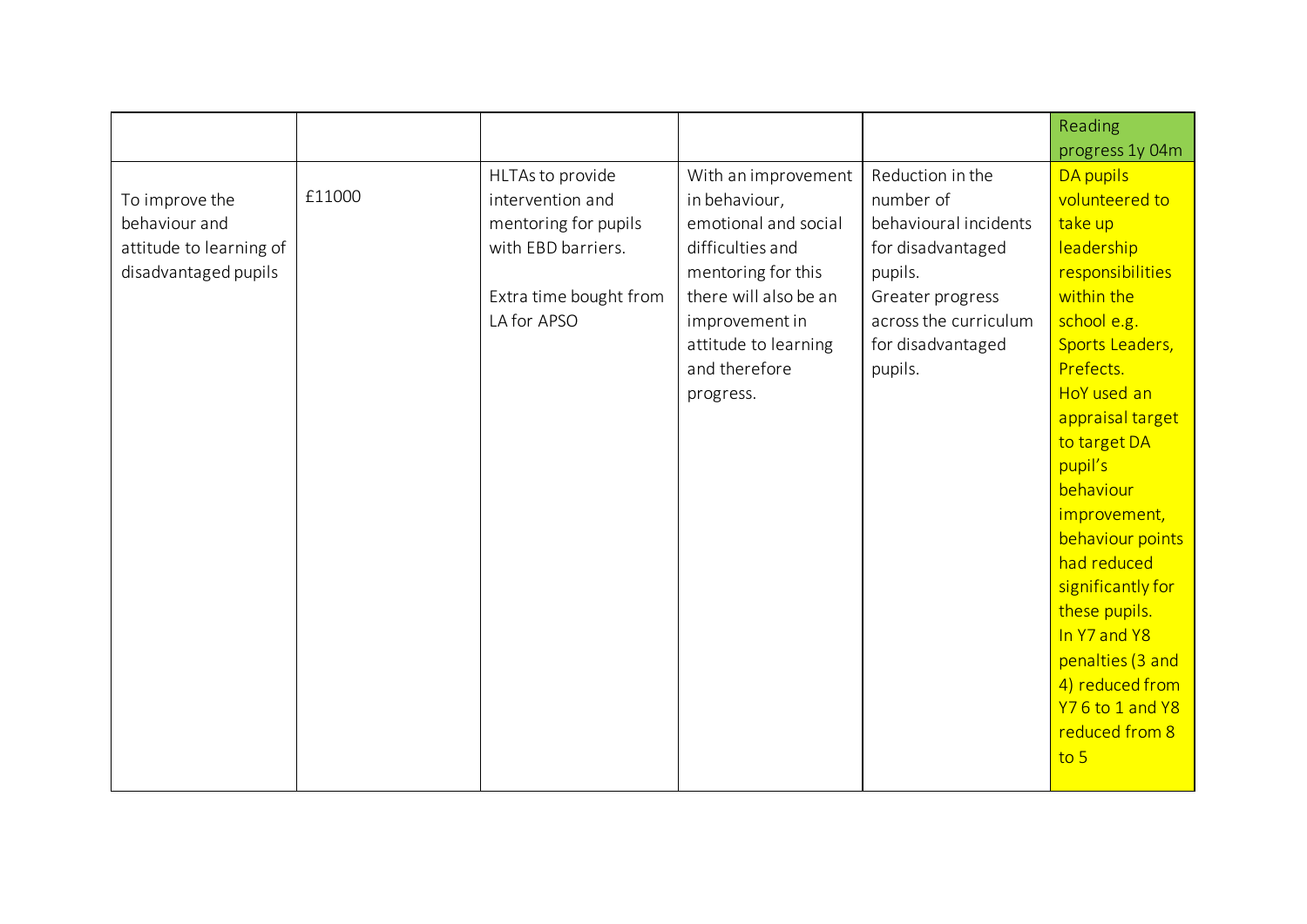| Ensure all pupils are | £1266.15      | Provide                   | Not being fully        | No lost learning time   | Pupils ready to   |
|-----------------------|---------------|---------------------------|------------------------|-------------------------|-------------------|
| equipped and ready    |               | uniform/equipment to      | equipped generates     | for disadvantaged       | learn equipment   |
| for learning          |               | pupils.                   | barriers to success    | pupils.                 | provided          |
|                       |               | FFT provide ingredients   | and diverts staff      |                         | throughout the    |
|                       |               |                           | attention away from    |                         | year.             |
|                       |               |                           | talking about learning |                         | Accelerated       |
|                       |               |                           |                        |                         | progress in FFT   |
|                       |               |                           |                        |                         | where             |
|                       |               |                           |                        |                         | ingredients were  |
|                       |               |                           |                        |                         | provided          |
| Provide enriching     | £2,816.15     | Subsidise trips including | A lack of enrichment   | High attendance and     | Disadvantaged     |
| opportunities for     |               | residential and           | leads to under-        | increased               | pupils took part  |
| pupils                |               | subsidise clubs for       | performance. To        | engagement with         | in all trips      |
|                       |               | pupils currently FSM      | succeed, pupils need   | school.                 | available and     |
|                       |               |                           | to have access to      |                         | attended extra-   |
|                       |               |                           | experiences beyond     |                         | curricular clubs. |
|                       |               |                           | the classroom          |                         | They attended     |
|                       |               |                           |                        |                         | university and    |
|                       |               |                           |                        |                         | college visits,   |
|                       |               |                           |                        |                         | residential trips |
|                       |               |                           |                        |                         | and visits to an  |
|                       |               |                           |                        |                         | RAF base.         |
|                       |               |                           |                        |                         |                   |
| To provide all staff  | School budget | CPD sessions that focus   | Where work is          | Lesson observations     | Pace, Challenge   |
| with high quality CPD |               | on pace, challenge and    | appropriate and        | and work scrutiny       | and questioning   |
| that ensures high     |               | further develops          | challenging with       | evidence high quality   | were a whole      |
| quality teaching that |               | questioning strategies    | questioning that is    | teaching for all pupils | school CPD        |
|                       |               |                           | open and develops      |                         | focus. Following  |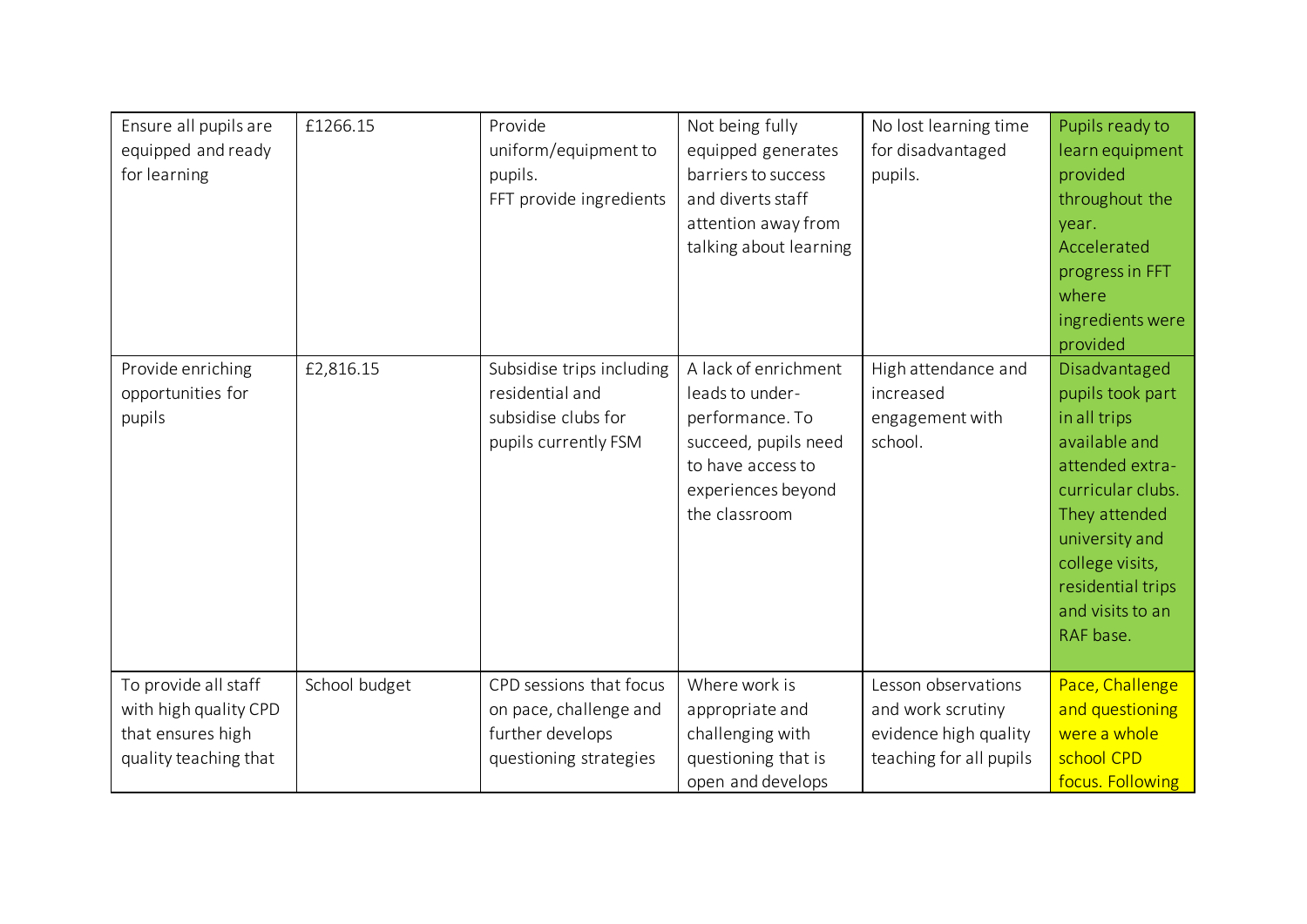| ensures pace and        |         |                           | depth of learning        |                          | CPD sessions the       |
|-------------------------|---------|---------------------------|--------------------------|--------------------------|------------------------|
| challenge for all       |         |                           | pupils will make         |                          | % of lessons           |
|                         |         |                           | accelerated progress     |                          | where this was a       |
|                         |         |                           |                          |                          | strength               |
|                         |         |                           |                          |                          | increased Pace         |
|                         |         |                           |                          |                          | 5%, Challenge          |
|                         |         |                           |                          |                          | 11%.                   |
|                         |         |                           |                          |                          | <b>Questioning was</b> |
|                         |         |                           |                          |                          | a strength in          |
|                         |         |                           |                          |                          | teaching across        |
|                         |         |                           |                          |                          | school.                |
| To ensure all staff are | £1950   | Identify barriers to      | If barriers for learning | Pupils progress is       | Pupils provided        |
| aware of any barriers   |         | learning for every PP     | are identified and       | accelerated and there    | with breakfast,        |
| to learning for         |         | pupils and ensure that    | understood provision     | is no lost learning time | equipment, PE          |
| individual pupils by    |         | all staff are aware of    | can be made to           |                          | kit and                |
| the use of Mint Class   |         | these.                    | overcome these and       |                          | homework               |
|                         |         |                           | help ensure these        |                          | opportunities          |
|                         |         |                           | pupils can make          |                          | where needed.          |
|                         |         |                           | accelerated progress     |                          |                        |
|                         |         |                           |                          |                          |                        |
| To use SIMS provision   | £585.00 | To introduce an           | Pupils who receive       | Clear criteria           | <b>Provision was</b>   |
| mapping                 |         | efficient system to track | the correct and timely   | identified for different | mapped and             |
|                         |         | intervention and          | intervention will make   | interventions.           | pupils                 |
|                         |         | monitor its impact        | accelerated rates of     | Progress to be           | underachieving         |
|                         |         |                           | progress                 | monitored and            | identified to all      |
|                         |         |                           |                          | relevant adjustments     | staff but new          |
|                         |         |                           |                          | to provision to be       | provision              |
|                         |         |                           |                          | made.                    | mapper                 |